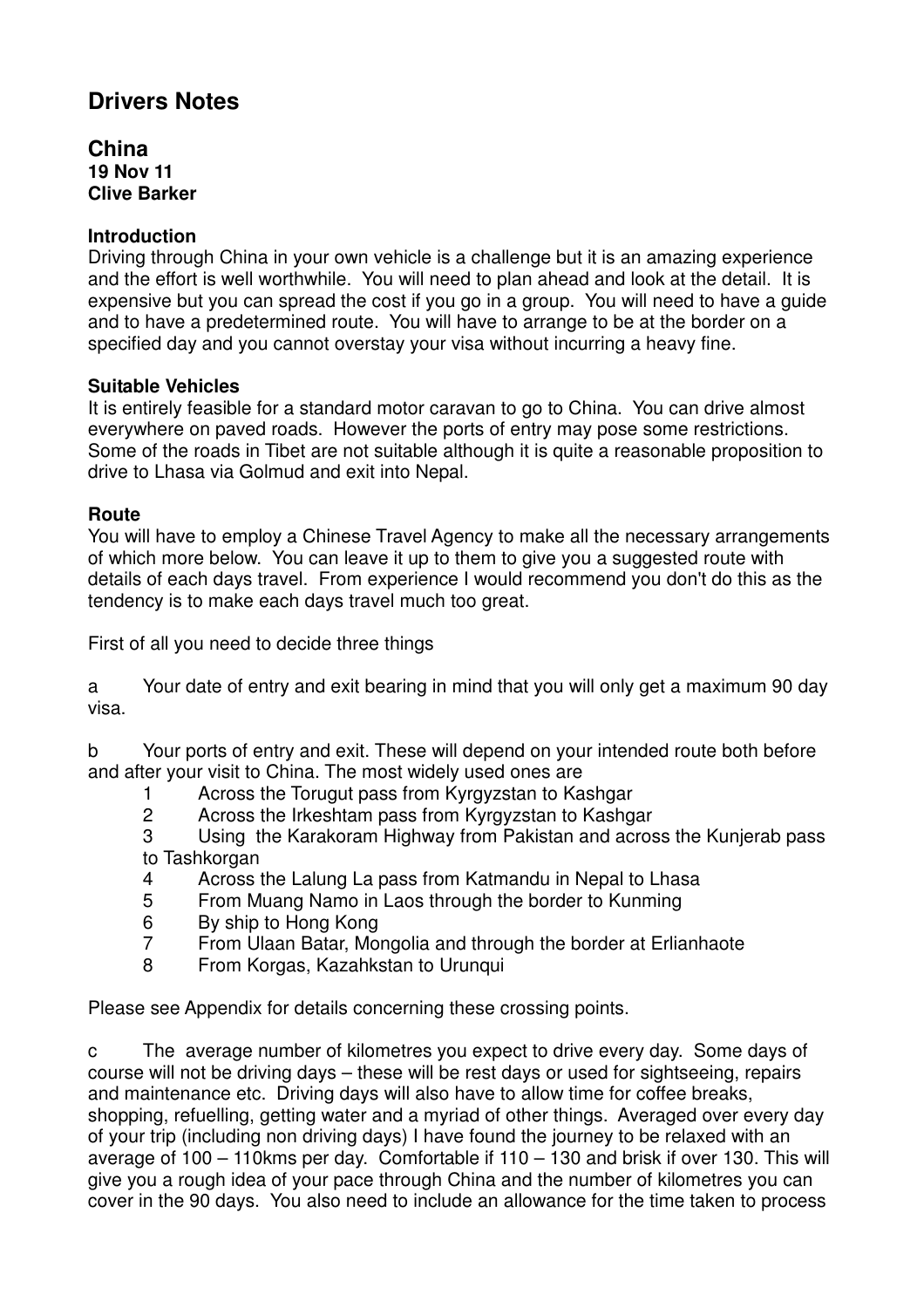your documentation both on entering and leaving China. Day 1 starts on the day you arrive even if it's 23:55.

The classic route is to enter China across the Torugut Pass and drive eastwards to visit Dunhuang, Xian for the Terracotta Warriors, Beijing, Shanghai, then south to visit Guilin, Kunming, then across Tibet to Lhasa and exit to Nepal.

Roads can be tricky. Expressways may look good on the map but they may not exist yet or worse, they may be under construction. Other roads may be in poor condition with many bumps. Don't underestimate the traffic problem. We were once stuck in a traffic jam for 2 days.

In deciding these matters it is important to check out the weather patterns along your route. I can't imagine you would want to drive through say Kazakhstan in March where temperatures plummet below – 20C or cross Tibet in winter, or arrive in the middle of the monsoon season in Laos.

Once you have all this in mind you can work out a route. Its a good idea to put in a rest day (for sightseeing or whatever) after every 4 days or so and bits of route that can be cut out if you get delayed for any reason.

With this sorted you can give it to the Chinese Agency to hone it for you and they will then give you a quotation for the cost.

# **Choosing an Agency**

There are two ways to choose an agency. You can approach a UK travel agency and get them to organise everything for you through a Chinese agency of their choice. Or you can go direct to the Chinese agency yourself. I would recommend the second option for these reasons.

- 1 Cost due to mark up by UK agency
- 2 Better control and speed of communications
- 3 Reduces the chances of misunderstandings

There are hundreds of Chinese travel agencies. However only a few will arrange overland travel in self drive vehicles and of those fewer still are willing to organise the formalities of bringing your own vehicle into the country. Check out the internet for possibilities and make out a short list – many web sites are in English.

You may wish to use the agency I would recommend. This is China Overland

Website www.chinaoverlandinfo.com Contact paulbys@chinaoverlandinfo.com

Paul is very knowledgeable, helpful and generally replies very promptly to emails. This agency will also form groups from individual travellers to keep down costs.

#### **Issues to be considered when driving through China**

You must specify your date of entry and the date of departure from China. Documentation is prepared for these dates.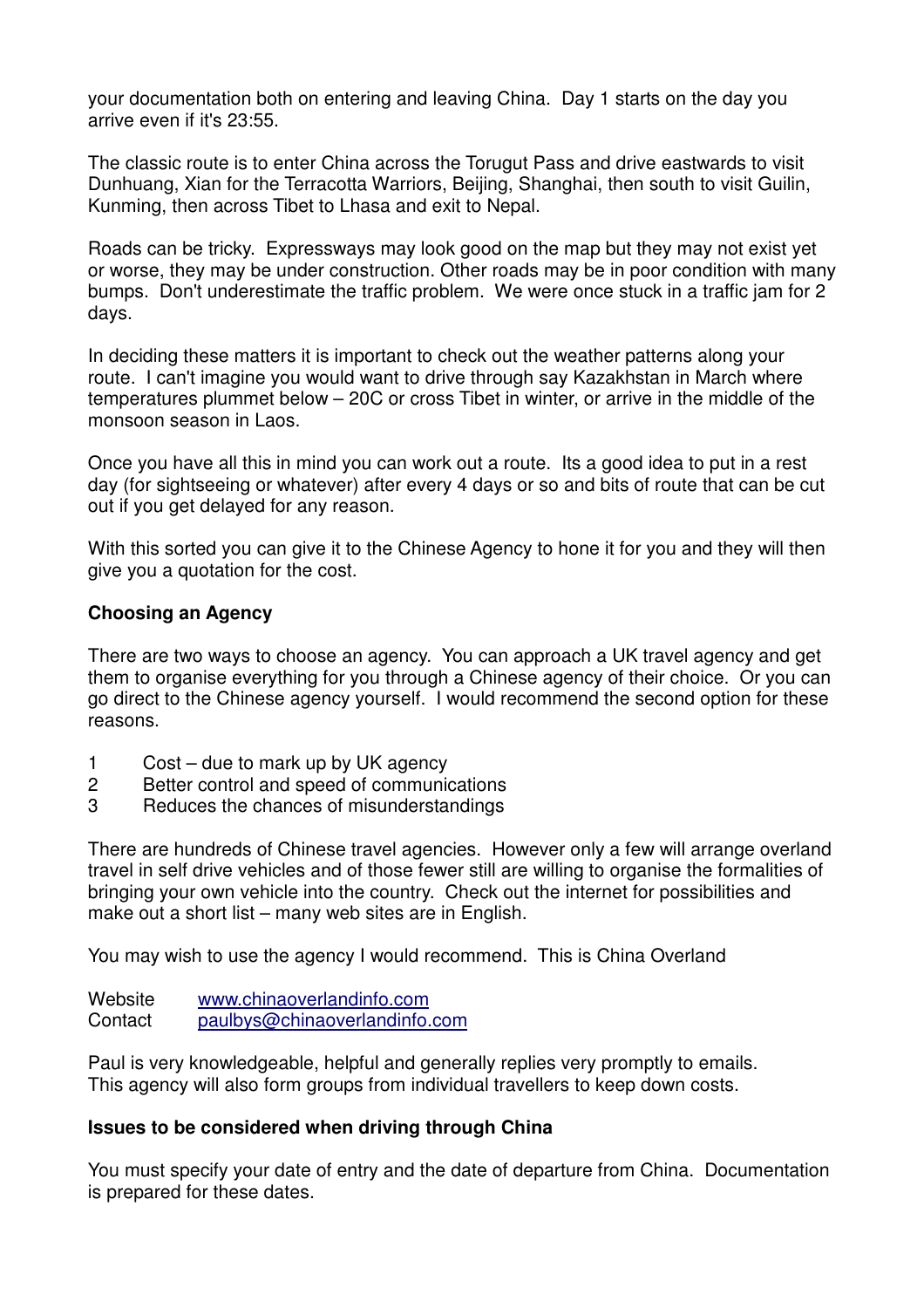You must specify the port of entry and the port of departure

You must agree a route with the agency. A few areas of the country are restricted so you may have to change the route to allow for this. If you have any side trips, make sure the towns and cities in specified on the paperwork.

You may not at any time drive your vehicle without the guide or being part of the group under the control of the guide.

You will have to provide a seat in the lead vehicle for the guide unless you are prepared to pay the additional costs for a vehicle, driver and accommodation.

It takes a minimum of 3 months to obtain all the permissions needed. To this time scale you should add the time you need to plan, negotiate with agency, agree everything with your fellow travellers if any, and make payment of the costs incurred. Maybe 5 months in all.

## **Issues to be considered when agreeing a contract with the agency**

- 1 Specify the ports of entry and departure
- 2 Specify the dates of entry and departure
- 3 Specify your route preferably on a daily basis

4 The cost can usually be fixed either in Yuan or your own currency. In the first instance you have the benefit of - or pay the cost of, any exchange rate fluctuation. In the second instance that rests with the agency.

5 The cost should be specified for the number of vehicles and the number of travellers. Its advisable to establish the cost for different numbers to allow for people dropping out or joining at the last minute.

6 Similarly it is advisable to establish the cost of adding extra days to the tour.

7 Specify an English speaking guide to be with you throughout the tour. Note that the guide may be changed by the agency partway through the tour. Also ask for details of the guide such as experience, age, name etc. Female guides may in all conscience have to be treated differently. Accommodation in remote places can be rough – for example the guide might have to share a room with truck drivers.

 If the weather is too bad to use the tent you may feel compelled to offer accommodation in your vehicle for either male or female guides..

8 The price should include the following costs for the guide

 a Transport, food and accommodation costs from his / her home to the port of entry and from the port of exit back home

 b Food and accommodation costs when staying overnight in a populated area. Note that the agency will provide an amount to the guide based on the number of days accommodation that may be needed. This may be around 50% of the total days of the trip. Make sure you think this is adequate.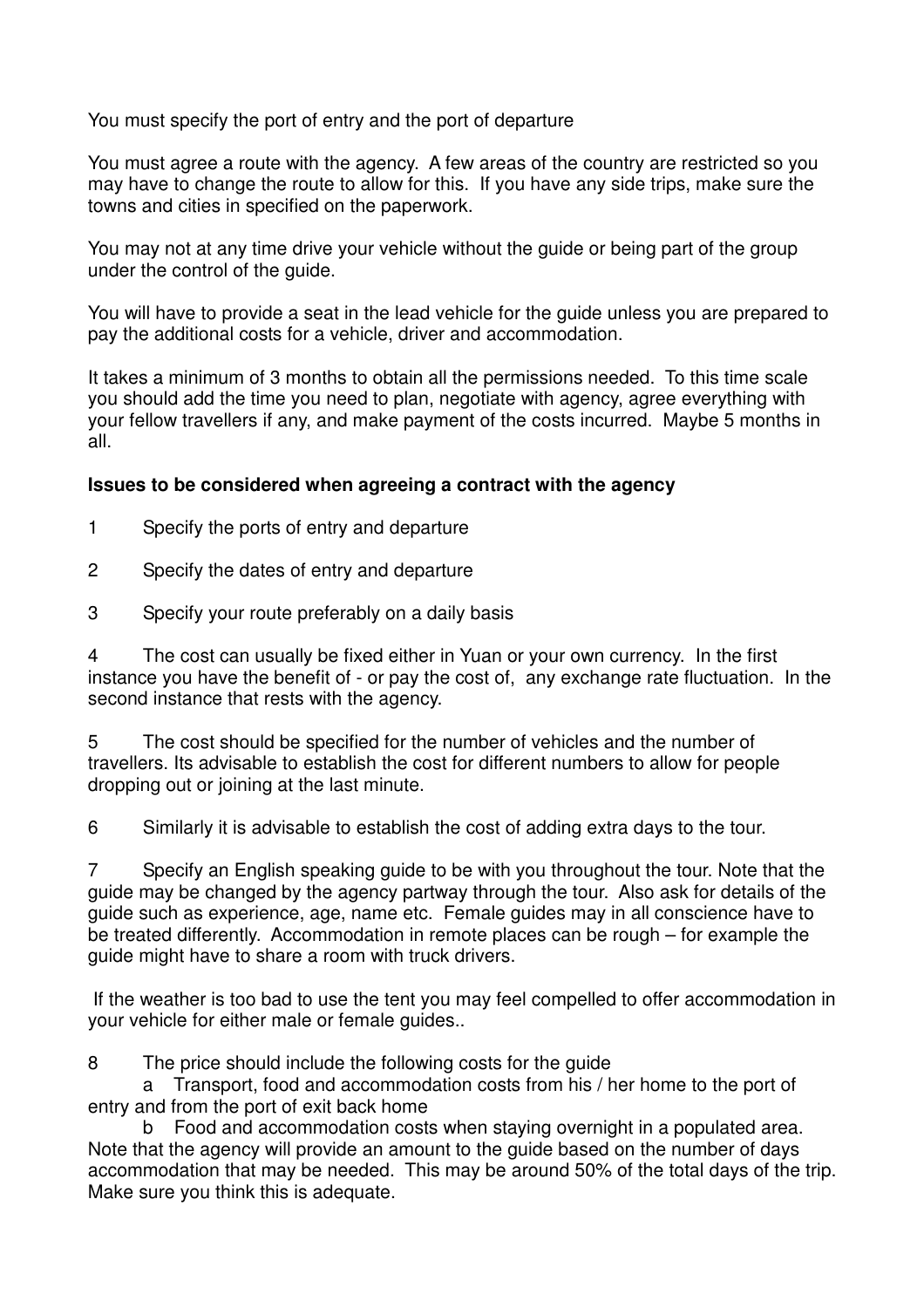c The agency should provide the guide with a suitable tent and camping equipment for use when wild camping.

# 9 The cost should also include the following

- a Travel permits from both local and central governments
- b If you are crossing Tibet the additional costs for the internal visa and other documentation
- c Vehicle technical check fee
- d Number plate (tag)
- e Vehicle travel permits
- f Compulsory traffic insurance
- g Customs declaration
- h Driving permits for all persons (up to 2 per vehicle)
- I Company's service charge
- j Any other permits needed to complete the tour.

10 The agency must provide the required Customs guarantee for the vehicles without cost to the group.

Note that China does not accept the Carnet de Passage but requires a guarantee. The border procedure is as follows. The value of the vehicle is assessed by the border officials. Then the customs duty is calculated usually around 100 – 150% of the assessed value. This amount must then be deposited at the border in Yuan. The amount is refunded on exiting from China but the actual payment may not be processed for 3 months. Some agencies will arrange insurance to cover the guarantee for this but the cost is high and is non refundable. Other agencies may deposit part of the duty and you have to find the balance. China Overland was the only agency I found which undertook to guarantee the whole of the duty liability.

11 The agency has to provide letters of invitation so you can apply for visas. I would recommend these are for separate visas and not a group visa. You can specify that you will apply for the visas at an embassy along your route to China such as in Bishkek, Kyrgyzstan. Bear in mind that Chinese visas only have a validity period of 3 months so allow sufficient time to reach the Chinese border.

12 The cost should include permits for the use of CB radios if appropriate.

13 If you are crossing Tibet the cost should include a supply of oxygen.

14 You will need to agree whether you will reimburse the guide for the cost of his / her own food and drink for those times when camping wild. Reasonable costs might be 50 yuan per day.

15 There is unlikely to be a written contract as such. The closest will be a written statement by email on which I suggest you detail all the points you have agreed and for which you receive an emailed written acceptance. Clearly this is not a legal document and the whole thing is a matter of trust. We were not disappointed with China Overland.

Some costs will not be included in the package. These are likely to include

1 Vehicle running, maintenance and repair costs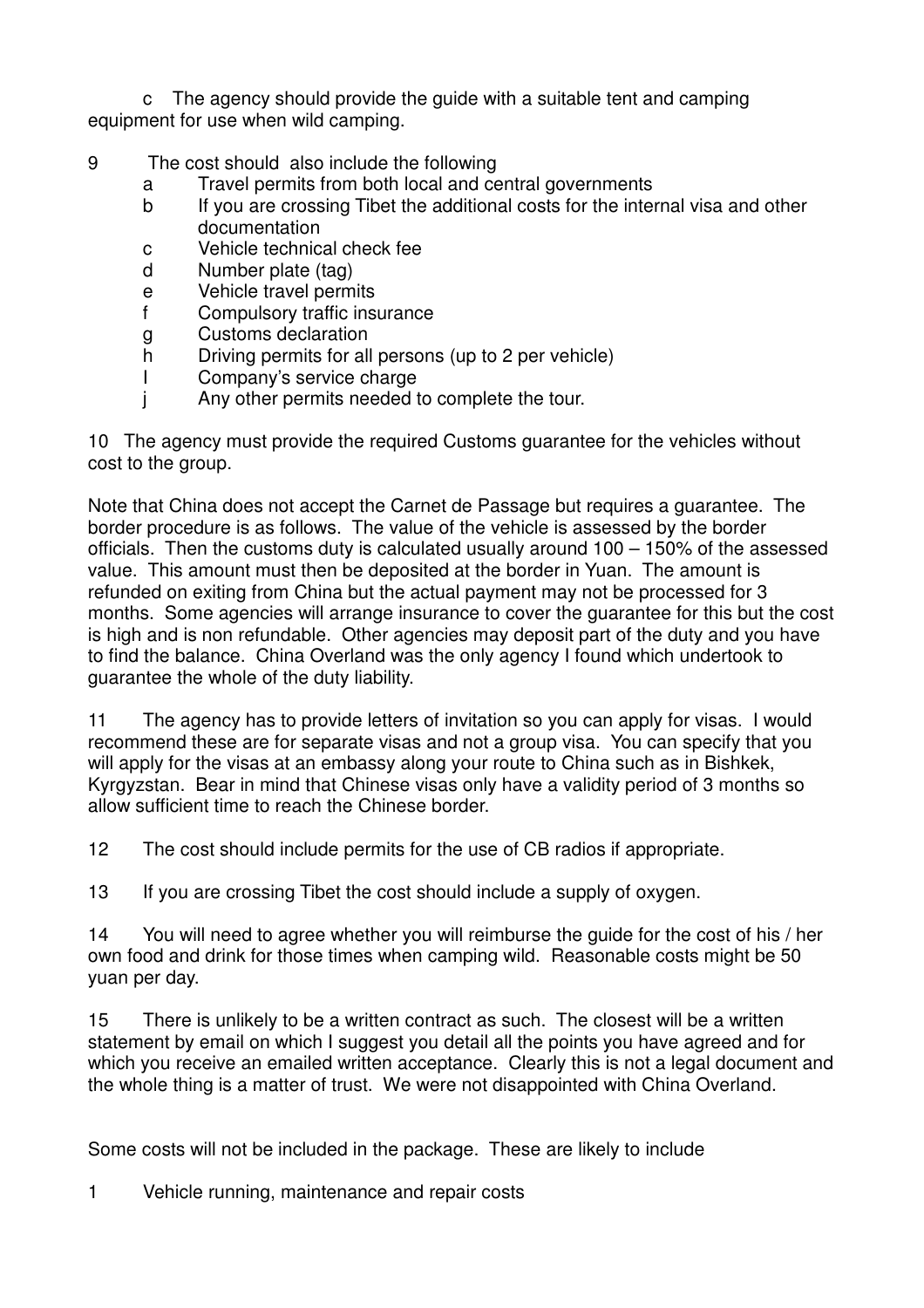2 Road tolls, parking fees, hotel costs for yourselves, sightseeing, and anything of a personal nature.

You will also have to agree to the following

1 You will make the stage payments of the cost in accordance with the agency's request or make payment at an earlier date. The agency will not commence processing until payment is made.

2 You will provide such details as may be required to facilitate the documentation for the tour. These will include photos of the vehicle, vehicle details, passport details and so on. All this will be done by email.

## **Entry Procedures**

All borders have their own quirks so this description may vary a bit in specific cases. I shall use the procedures we endured using the Torugut pass as an example.

Day 1 You will be met by your guide at the border gate. There may or may not be any formalities at this point. The guide will be driven to the border by a local guide when she gets a phone call made by the border guards at the request of your Kyrgyz guide (see Appendix).

The guide will attend to the initial paperwork at the first checkpoint after which its nearly a 100km drive to the customs and immigration office. Everything seems to be a bit of a muddle here but eventually you get your entry stamp in your passport and your vehicle details checked. This means that the VIN number (chassis number) is examined and also the engine number (although in the latter instance this wasn't actually done in our case). However make sure you know where these numbers are located.

It is not permitted to import any food into China so we made up a bag of stuff which was going over a bit. This was accepted without a search of the vehicle.

After a couple of hours, you then drive another 120 kms to Kashgar where we parked up for the night. Bear in mind that the time in China is 2 hours ahead of Kyrgyzstan and its an exhausting day.

Day 2 If you are aged 60 or over you are required to have an ECG test. This takes up most of the morning allowing you to experience the workings of a Chinese hospital. The results were reported to our group and each of us were told we had a strong heart!

In the afternoon we drove 45 kms out of town to the vehicle test centre, the equivalent of an MOT centre. We had the lights, brakes and one or two other items checked on an automated system. I don't know if we passed or not – it didn't seem to matter!

We were then told we had to stick reflective tape every 30 cms on each side of the vehicle and across the back. The agency paid for these but we weren't happy about it. Fortunately we weren't required to paint the vehicle numbers 30 cms high across the back and on the side doors as is the case for most Chinese goods vehicles.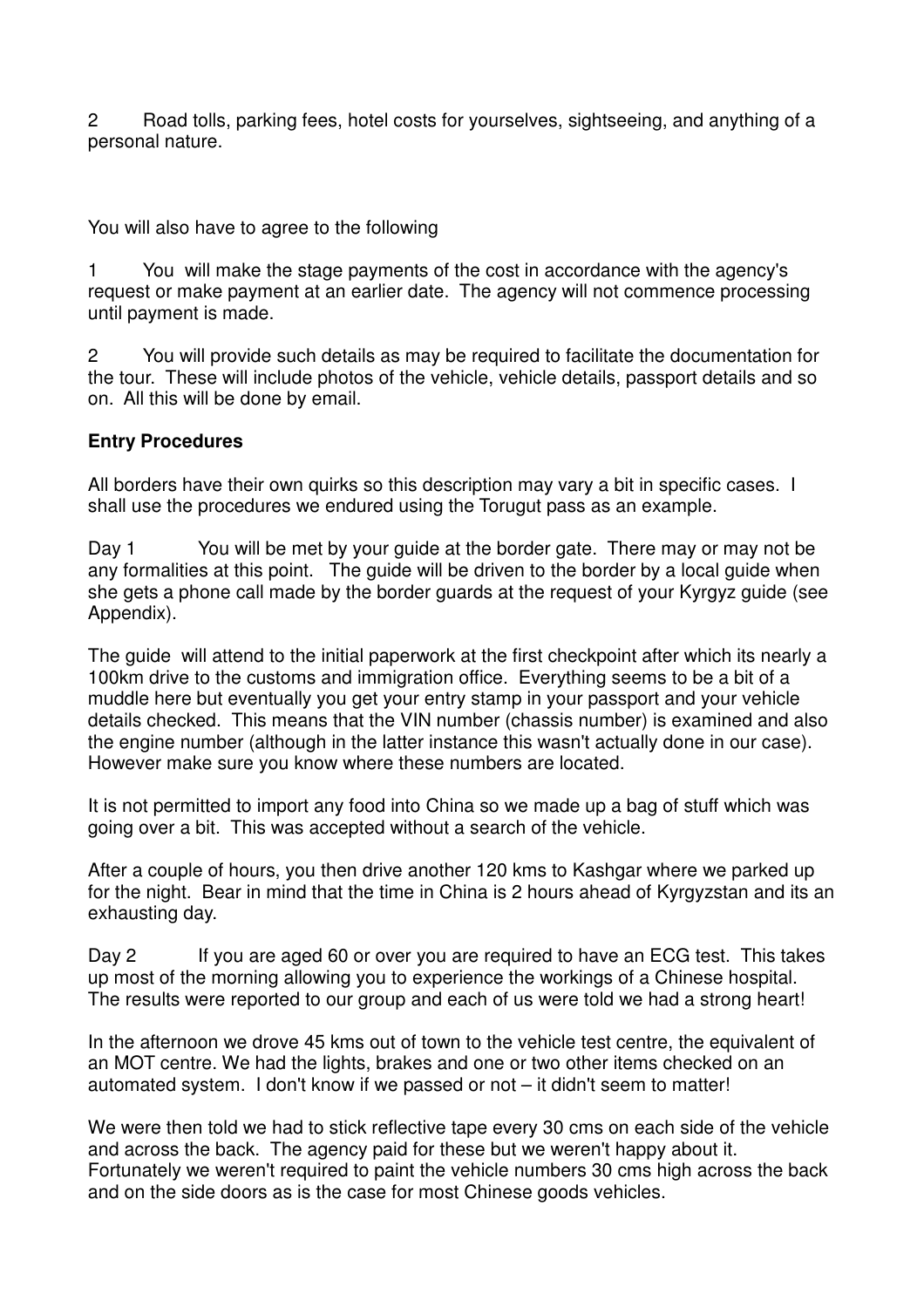Then another official in another location has to sign off the vehicles as fit for the road. This required some further reflective tape before he would agree.

Days 3 and 4 Since the paperwork wasn't ready we had to wait over the weekend.

Day 5 On Monday it took all day before we were issued with the rest of the paperwork. This was:

a Small oval sticker with 2012 on it and coloured green. This was to show we had vehicle insurance. The colour is different each year.

b Driving Licence with photo.

c Number plate (tag). This is laminated cardboard and only one is issued and is displayed on the inside of the windscreen.

You can keep all these items at the end of the trip.

Day 6 We set off on our trip through China.

## **Exit Procedures**

The agency used a documentation company to prepare everything before we arrived at the border. Otherwise we would have had to wait a day while this was done.

At the border the passports were stamped, Then the drivers took the vehicles through a separate section where no attempt was made to check the VIN or engine numbers although this can happen. However having changed all our yuan we were then asked for a parking fee even though we drove straight to the exit gate without stopping. This was 5 yuan which the guide paid.

This all took about 45 minutes.

# **Driving in China**

Vehicles drive on the right but not always. Driving skills are poor.

Many drivers expect you to get out of their way. This results in a lot of hooting of horns which generally are very loud. The worst offenders are the large mostly black 4x4s (eg Landcruisers), the long distance buses and the police escorted convoys of VIPs. Most vehicles travel too fast.

The other bad driving habit is driving out of side roads, around other vehicles and so on without looking. In cities there are a lot of tuk tuks, motorbikes, electric bicycles all behaving the same way.

There are numerous police checks mainly in the ethnic areas such as Xiniang Province and Tibet. These aren't a problem as the guide sorts the paperwork required.

The main routes have a lot of commercial traffic and there can be many traffic jams in the more populated areas.

You are allowed to filter right at red lights unless the turning is controlled by the lights.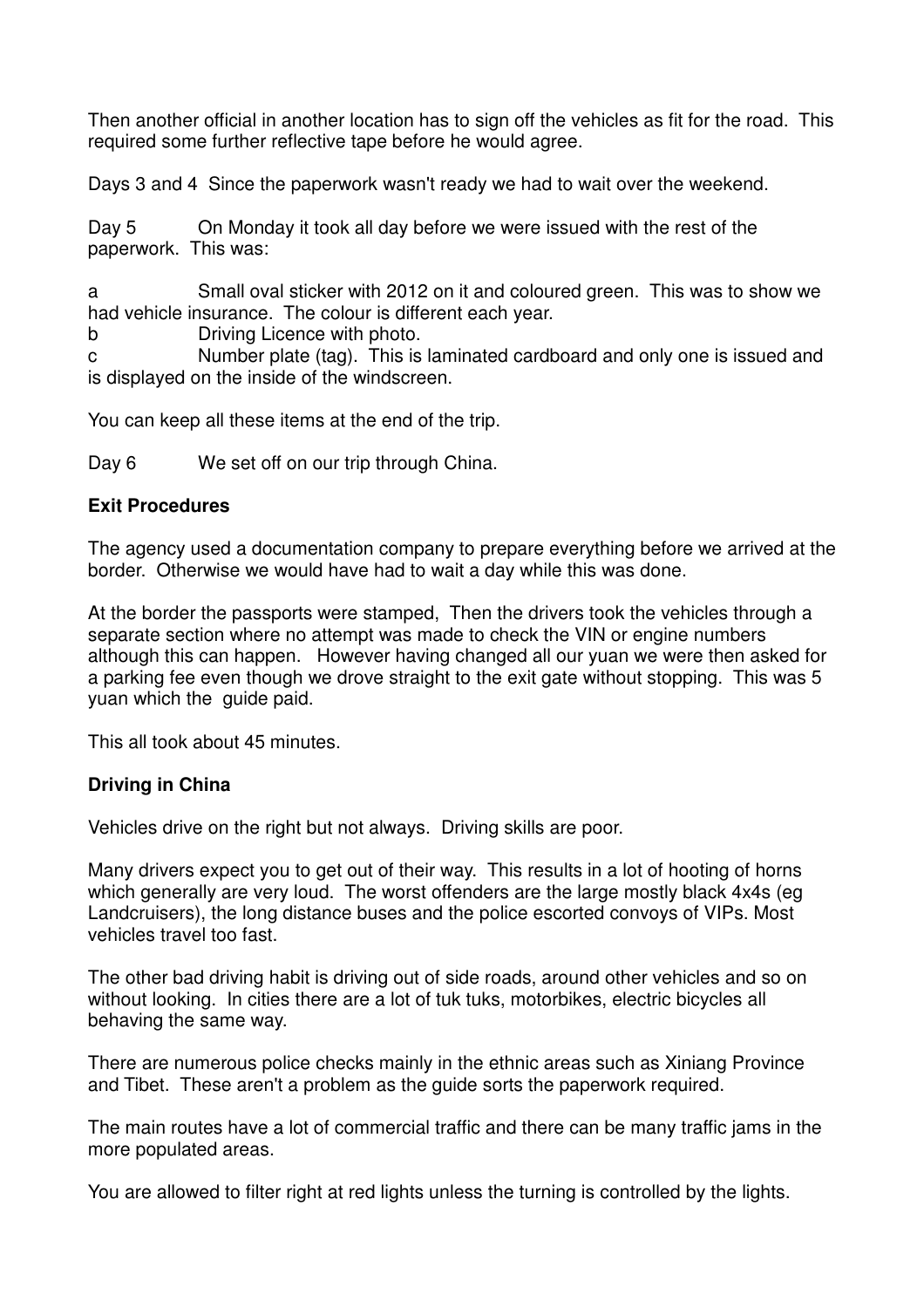# **Fuel**

Diesel fuel generally is available in 3 grades depending on location and time of year.

- 0# This is suitable for temperatures down to 0 C
- -10# This is suitable for temperatures down to -10 C
- -20# This is suitable for temperatures down to -20 C

I did see – 32# as well once or twice.

Sometimes diesel fuel is identified with Chinese writing only – petrol always has 95, 93 etc for the octane rating.

The normal cost of 0# fuel is around  $7.12 - 7.20$  yuan per litre (about 70p litre). The cost is higher in remote places maybe 7.80 yuan per litre or more. Low temperature fuel is even more expensive with -20# up to 8.60 yuan per litre.

0# is generally available everywhere. However there is an ongoing fuel shortage in southern China from Chengdu southwards. Vehicles often queue until the next tanker arrives which could be 24 hours or more so long queues develop on the Expressways.

Fuel quality is quite good.

#### **Road Tolls**

A lot of roads in China are subject to tolls except in Tibet where we did not find any. More and more tolls are being assessed by weight. Each toll booth has a weighbridge although the accuracy of these seemed to vary. Other toll booths work on a set of categories often using nominal weight ranges.

On the reverse of the number plate that is issued when you enter the country is a category and weight statement. To keep costs down at tolls it is important to ensure the number plate defines your vehicle as category 1 and if possible to leave the weight blank. Even so your guide will probably have to argue that the vehicle is not a commercial vehicle. This should be done the first time you come to a toll – then the ticket can be used to reinforce subsequent arguments.

Overall with category 1 you might be looking at tolls in the region of £150 during a 90 day trip. With a 7.5 ton vehicle without the benefit of Category 1 the costs could be 3 times as much.

#### **Wifi**

Wifi is widespread in towns and cities but you rarely find an unsecured connection. It is often available in hotels, restaurants and coffee bars for a fee or if you use their services. It is sometimes available in shopping malls.

#### **Wireless Internet (broadband)**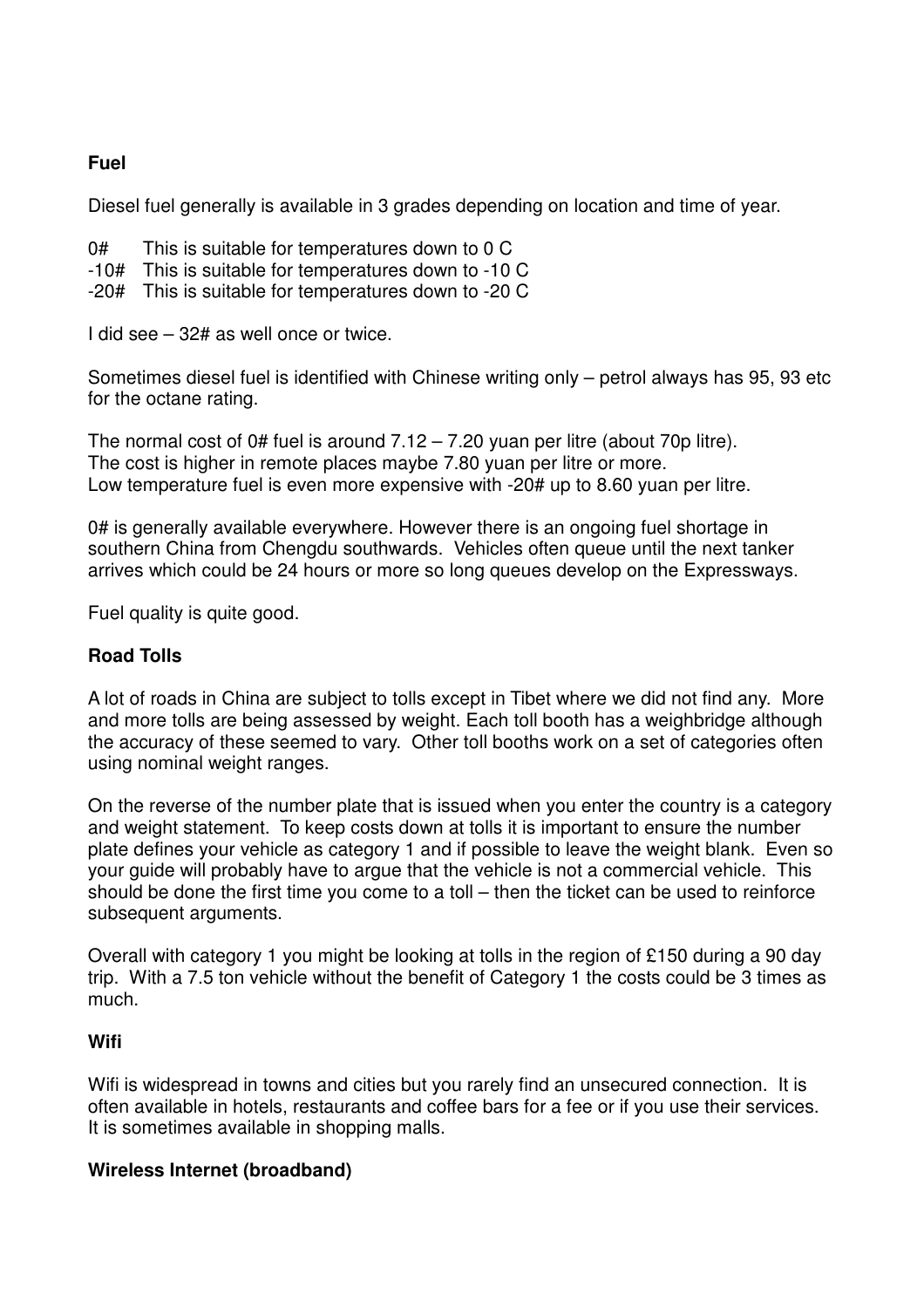3G is available over most of the country although patchy in the more remote areas. There are 2 main companies.

China Mobile China Unicom

The deals with China Unicom are a bit cheaper. There doesn't seem to be much to choose between them for coverage although China Mobile probably has more sales outlets.

You can buy a USB modem stick or dongle to use in your computer. This will load up a Chinese language version of the Mobile Partner connection software. You will need your guide to help you operate it – at least at first. Alternatively you might use an unlocked dongle – I recommend this company although some dongles can not be unlocked.

#### http://www.unlocked-dongle.co.uk

The company will give you a generic version of Mobile Partner.

With this you can buy some bandwidth – eg 1 Gb or 3 Gb for 30 days and the SIM card is included free. You will probably need your guide's help to get the SIM card registered before you can use it.

Note that you may find some aspects of the internet don't seem to work or cause problems. For example one online bank account we used was blocked in the UK due to security issues. Facebook won't load and Google is from Hong Kong and is slow. Downloads are also blocked in places such as Xingiang Province.

#### **High Altitude Effects**

You will find that high altitude (usually regarded as over 2500m) has various effects

#### **Physical Effects**

Your body needs to acclimatise to the lack of oxygen. The immediate effect you will notice is that you need to urinate frequently. Because of this it is important to drink lots of water to prevent dehydration. You may get a dull headache as well. Paracetamol is recommended to treat the headache. These effects should wear off after 4 or 5 days as your body adapts more permanently although this secondary phase can take 11 or 12 weeks to complete. A gradual ascent to high altitude makes life easier – 300 to 400m a day is recommended. Generally sleep at a lower altitude than you have reached during the day. Oxygen can help relieve some of the symptoms.

Some people suffer from High Altitude Sickness. It can affect anyone of any age or fitness at any time. It is usually characterised by a severe headache which is not helped by paracetamol together with disorientation. In this situation the best advice is to drink a lot of water, go to a lower altitude as quickly as possible and get medical treatment.

If the person suffers struggling to breath, extreme fatigue, rattling breathing, coughing, blue or grey lips and fingernails, drowsiness, collapse, confusion they are suffering from fluid on the lungs.

If the person is suffering from changes in behaviour, lethargy, and loss of coordination (unable to walk in a straight line) they are suffering from fluid on the brain.